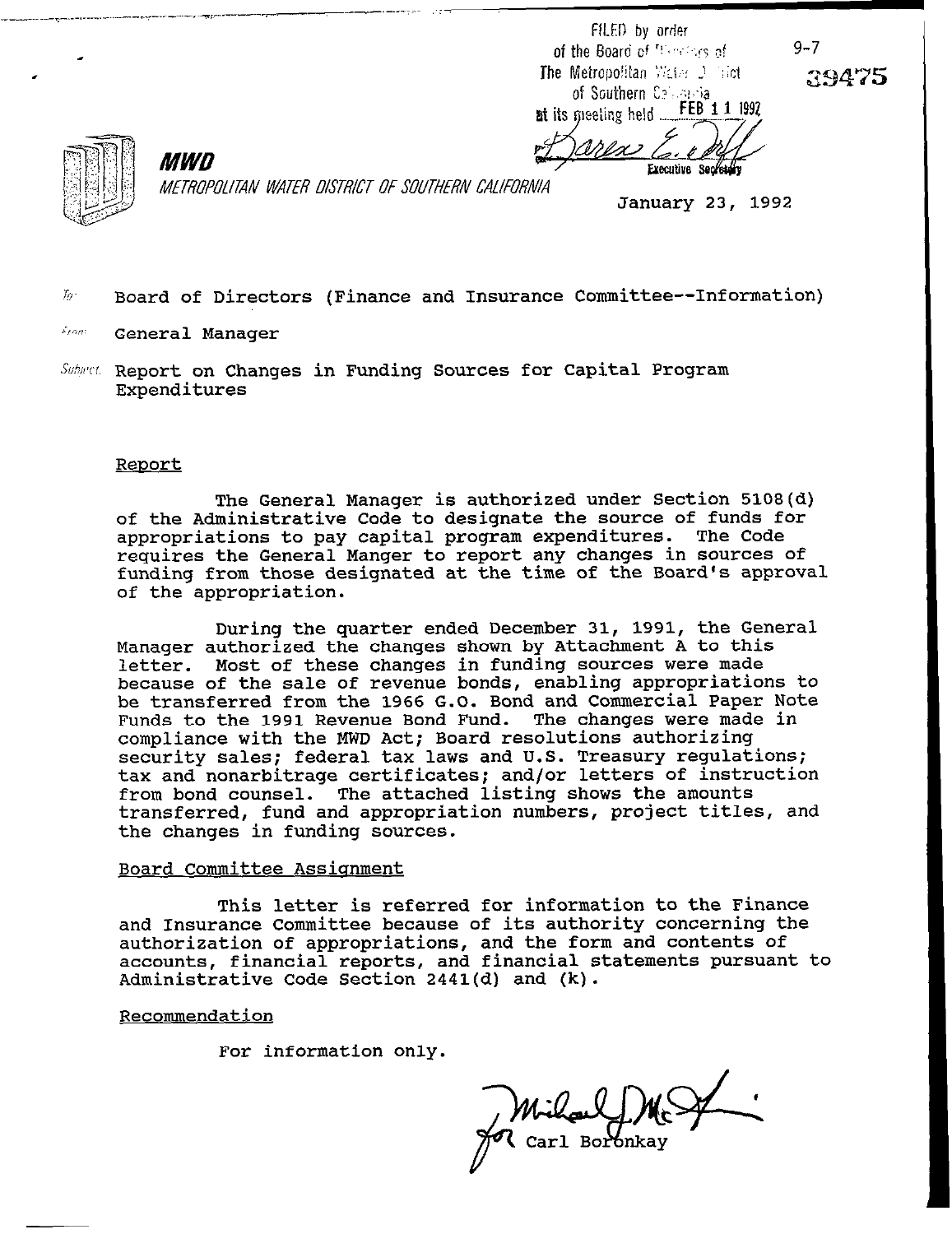### ATTACHMENT A

# CHANGES IN SOURCES OF FUNDING MADE FROM SEPTEMBER 17, 1991 TO DECEMBER 31, 1991

**CHANGED TO:** 

| ORIGIAL<br>FUNDING SOURCE | APPN - DESCRIPTION                                          | AMOUNT<br>CHANGED   | 1966 BD CONSTR<br>FUND 08 | <b>REV BOND</b><br>FUND <sub>20</sub> | <b>SERIES G. 1966</b><br>FUND 36 | <b>COML PAPER</b><br>FUND 53 | REV BOND 1991<br>FUND 56 | TOTAL<br>CHANGED    |
|---------------------------|-------------------------------------------------------------|---------------------|---------------------------|---------------------------------------|----------------------------------|------------------------------|--------------------------|---------------------|
| SERIES G. 1966            |                                                             |                     |                           |                                       |                                  |                              |                          |                     |
| FUND 36                   | 119 - MISCELLANEOUS LAND PURCHASES                          | (55, 017, 56)       |                           |                                       |                                  |                              | 55,017.56                | 55,017.56           |
|                           | 370 - PUMPING PLANTS / REPLACE RECORDERS                    | (114, 051.25)       |                           |                                       |                                  |                              | 114,051.25               | 114,051.25          |
|                           | 392 - DIST. SYS. REPL FLOWMETER INSTRUMENTS                 | (385, 625.92)       |                           |                                       |                                  |                              | 385,625.92               | 385,625.92          |
|                           | 399 - CHINO BASIN / CONJ./ USE STORAGE STUDY                | (515, 274.89)       |                           |                                       |                                  |                              | 515, 274.89              | 515, 274.89         |
|                           | 454 - SANTA ANA RIVER CROSS - SEISMIC                       | (206, 906, 15)      |                           |                                       |                                  |                              | 206, 906, 15             | 206,906.15          |
|                           | 477 - PUMP PLANTS - REHAB MAIN PUMPS 1,2 & 3 (3,107,021.11) |                     |                           | 1,840.40                              |                                  | 195,592.60                   | 2,909,588.59             | 3,107,021.59        |
|                           | 505 - SKINNER - INSTALL FLOWMETERS                          | (43, 493, 14)       |                           |                                       |                                  |                              | 43.493.14                | 43,493.14           |
|                           | 509 - WEYMOUTH - MODIFICATIONS                              | (1, 330, 047, 04)   |                           |                                       |                                  |                              | 1,330,047.04             | 1,330,047.04        |
|                           | 510 - MILLS FILTRATION PLANT - EXPANSION                    | (3, 586, 518, 71)   |                           |                                       |                                  |                              | 3,586,518.71             | 3,586,518.71        |
|                           | 522 - SKINNER FILTRATION - PLANT EXPANSION 3                | (643, 551.86)       |                           |                                       |                                  |                              | 643.551.86               | 643,551.86          |
|                           | 528 - ETIWANDA PIPELINE                                     | (513, 457, 28)      | 474,315.68                |                                       |                                  | 39, 141.60                   |                          | 513,457.28          |
|                           | 533 - 87-88 CAPITAL PROJECTS < \$75,000                     | (408, 422.52)       |                           |                                       |                                  |                              | 408, 422.52              | 408,422.52          |
|                           | 542 - SAN DIEGO CANAL ENLARGEMENT PH. 2                     | (2, 553, 066.93)    |                           |                                       |                                  |                              | 2.553.066.93             | 2,553,066.93        |
|                           | 544 - ENLARGEMENT WASHWATER RECL WEYMOUTH                   | (1, 361, 401.61)    |                           |                                       |                                  |                              | 1,361,401.61             | 1,361,401.61        |
|                           | 546 - REPLACE 75 UNDERGROUND STOR. TANKS                    | (285, 984.80)       |                           |                                       |                                  |                              | 285, 984, 80             | 285,984.80          |
|                           | 555 - MINOR CAPITAL PROJECT F/Y 1988/89                     | (471, 820, 80)      |                           |                                       |                                  |                              | 471,820.80               | 471,820.80          |
|                           | 557 - PRELIMINARY STUDY MILLS PLANT AREA                    | (14, 961, 371.09)   | 119,316.79                |                                       |                                  |                              | 14,842,054.30            | 14,961,371.09       |
|                           | 567 - OPERATION CONTROL CENTER                              | (117, 130.84)       |                           |                                       |                                  |                              | 117, 130, 84             | 117, 130.84         |
|                           | 568 - EXPANSION ADMIN BLDG AT MILLS                         | (169, 011, 12)      |                           |                                       |                                  |                              | 169,011.12               | 169,011.12          |
|                           | 584 - UPGRADING COMMUNICATION SYSTEM                        | (868, 830.17)       |                           |                                       |                                  |                              | 868,830.17               | 868,830.17          |
|                           | 594 - ENLARGE FOOTHILL FDR CONTROL STRUC                    | (3,632,457.71)      |                           |                                       |                                  |                              | 3,632,457.71             | 3,632,457.71        |
|                           | 598 - MWD SHARE DESIGN & CONSTR SC. LA-35                   | (552, 368.30)       |                           |                                       |                                  |                              | 552,368.30               | 552,368.30          |
|                           | RELOCATION CHEM. STORAGE DIEMER<br>603 -                    | (894,043.89)        |                           |                                       |                                  |                              | 894,043.89               | 894,043.89          |
|                           | ENLARGE CHEMICAL UNLOADING FAC.<br>- 606                    | (1,906,832,74)      |                           |                                       |                                  |                              | 1,906,832.74             | 1,906,832.74        |
|                           | - CHLORINATION SYS. CRA.OC, PV & GARVEY<br>623.             | (7,456,135.04)      |                           |                                       |                                  |                              | 7,456,135.04             | 7,456,135.04        |
|                           | 626 - LAKE PERRI PUMPBACK EXPANSION                         | (5, 274, 661, 38)   |                           |                                       |                                  |                              | 5,274,661.38             | 5,274,661.38        |
|                           | 629 - INSTALL CHLORINE & AMMONIA ANAL.                      | (2,390,021.80)      |                           |                                       |                                  |                              | 2,390,021.80             | 2,390,021.80        |
|                           | TOTAL FUND 36                                               | $*$ (53,804,525.65) | 593,632.47                | 1 840 40                              | 0.00                             |                              | 234,734.20 52,974,319.06 | 53,804,526.13<br>Cλ |

PAGE 1

 $\bullet$ 

 $\Delta$ 

**2,390,021.80 g;**